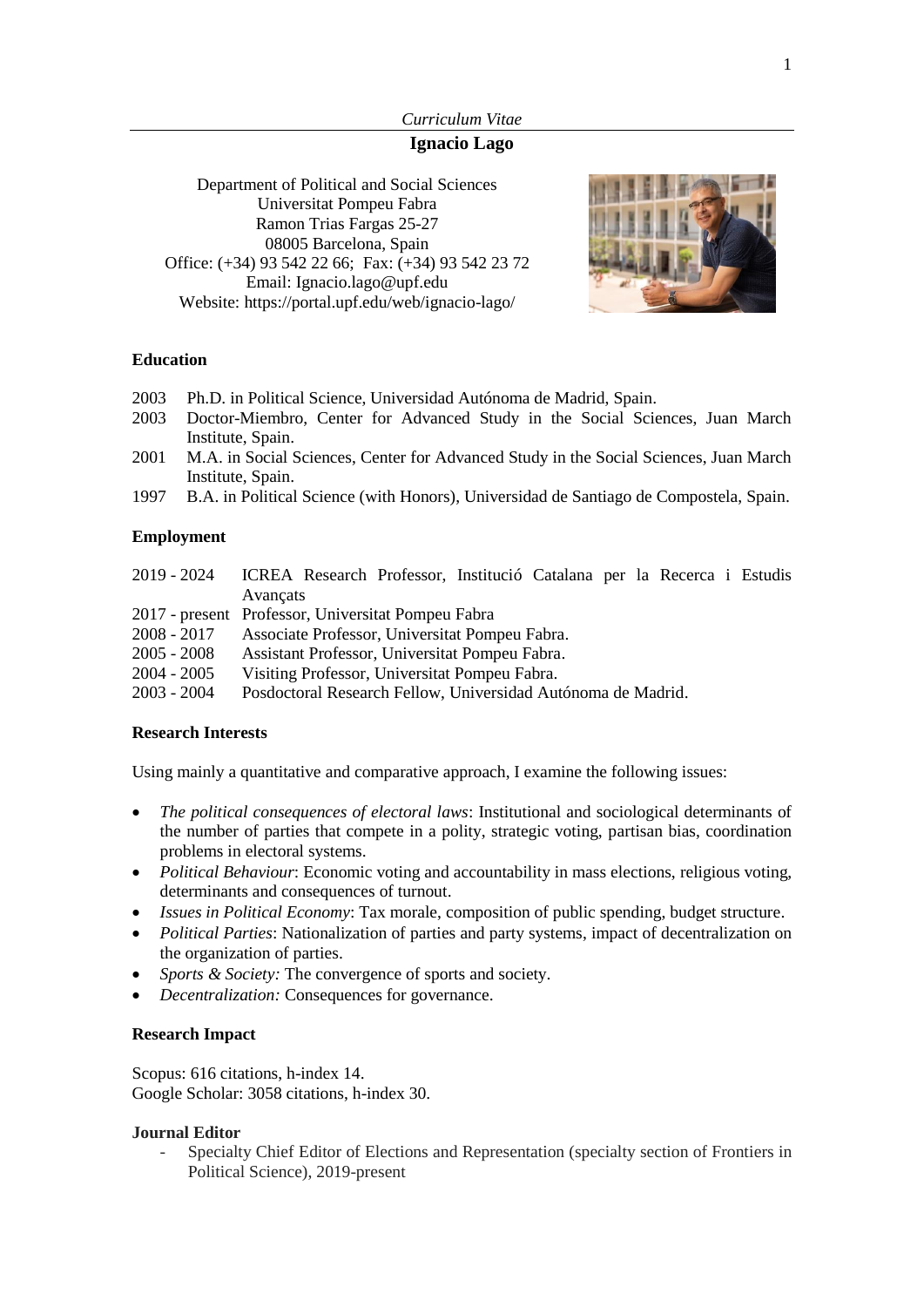- Associate Editor of International Journal of Public Opinion Research, 2021-present

#### **Administrative Appointments**

| 2021-present | Vice-Head of the Department of Political and Social Sciences, Universitat     |
|--------------|-------------------------------------------------------------------------------|
|              | Pompeu Fabra.                                                                 |
| 2017-present | Member of the University Professor Committee, Universitat Pompeu Fabra.       |
| 2016-2017    | PhD Program Coordinator, Department of Political and Social Sciences,         |
|              | Universitat Pompeu Fabra.                                                     |
| 2016-2017    | Member of the Doctoral School Steering Committee, Universitat Pompeu Fabra.   |
| 2009-2014    | PhD Program Coordinator, Department of Political and Social Sciences,         |
|              | Universitat Pompeu Fabra.                                                     |
| 2010-2014    | Member of the Doctoral School Steering Committee, Universitat Pompeu Fabra    |
| 2007-2012    | ECPR Official Representative, Universitat Pompeu Fabra.                       |
| 2008-2012    | Member of the Faculty of Political and Social Sciences Steering Committee,    |
|              | Universitat Pompeu Fabra.                                                     |
| 2009-2010    | Coordinator of the Master of Research in Political Science, Department of     |
|              | Political and Social Sciences, Universitat Pompeu Fabra.                      |
| 2007-2009    | Secretary of the Faculty of Political and Social Sciences, Universitat Pompeu |
|              | Fabra.                                                                        |
| 2005-2006    | Coordinator of the Permanent Seminar, Department of Political and Social      |
|              | Sciences, Universitat Pompeu Fabra.                                           |

### **Publications**

### **Books and Special Issues**

- *N.d. El valor del conocimiento en las respuestas de los sistemas de salud al Covid-19,* with Francisco Pérez García and Santiago Lago (under contract), Fundación BBVA.
- 2021 *Handbook on Decentralization, Devolution and the State,* Editor, Cheltenham, UK and Northampton: Edward Elgar.
- 2020 *Regional Studies*, 46(7)*. Special issue on "Decentralization after the Great recession: Fine-tuning or Paradigm Change?"*, with Santiago Lago & Jorge Martinez-Vazquez, Guest Editors.
- 2020 *The Oxford Handbook of Spanish Politics,* with Diego Muro (eds.), Oxford: Oxford University Press.
- 2017 *Multilevel Electoral Politics: Beyond the Second-Order Election Model,* with Sona Golder, André Blais, Thomas Gschwend & Elisabeth Gidengil, Oxford: Oxford University Press.
- 2011 *Environment and Planning C: Government and Policy*, *Special issue on "The Economic and Political Consequences of decentralization"*, with Santiago Lago & Jorge Martinez-Vazquez, Guest Editors.
- 2011 *Elecciones generales 2008,* with José Ramón Montero (eds.), Madrid: Centro de Investigaciones Sociológicas.
- 2011 *Descentralización y control electoral de los gobiernos en España,* with Santiago Lago, Barcelona: Institut d'Estudis Autonòmics.
- 2008. *La lógica de la explicación en las ciencias sociales: una introducción metodológica*, Madrid: Alianza Editorial (reprint, 2015, 2017).
- 2007 *Elecciones generales 2004,* with José Ramón Montero & Mariano Torcal (eds.), Madrid: Centro de Investigaciones Sociológicas.
- 2006 *Vinte e cinco anos de autonomía en Galicia: mudanzas políticas e económicas*, with Santiago Lago, Santiago de Compostela: Escola Galega de Administración Pública.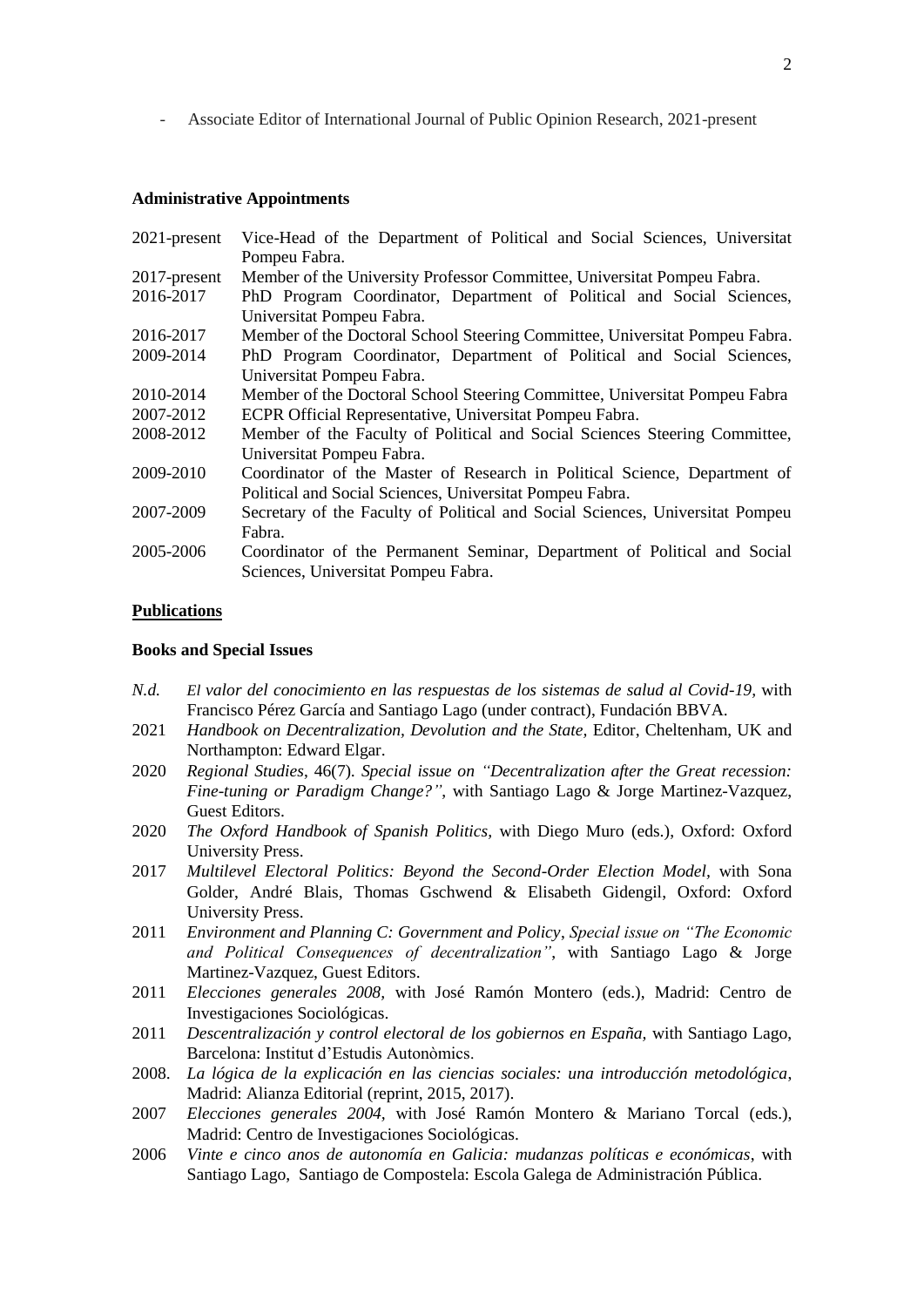- 2005 *El voto estratégico en las elecciones generales en España (1977-2000): efectos y mecanismos causales en la explicación del comportamiento electoral,* Madrid: Centro de Investigaciones Sociológicas.
- 2005 *Zona Abierta, Special issue on "Sistemas Electorales",* with José Ramón Montero, Guest Editors*.*
- 2003 *El voto estratégico en las elecciones generales en España (1977-2000): efectos y mecanismos causales en la explicación del comportamiento electoral,* Madrid: Instituto Juan March.

### **Articles (peer-reviewed)**

- *N.d.* "Waiting or Acting? The Gender Gap in International Football Success", with Santiago Lago-Peñas and Carlos Lago-Peñas, forthcoming in *International Review for the Sociology of Sport.*
- *N.d.* "Rural Decline and Satisfaction with Democracy", forthcoming in *Acta Politica*.
- *N.d.* "What Kind of Electoral Outcomes Do People Want", with Damien Bol, André Blais, Shaun Bowler, David Farrell, Annika Freden, Martial Foucalt, Emmanuel Heisbourg, Romain Lachat, Miroslav Nemcok, Jean-Benoit Pilet and Carolina Plescia, forthcoming in *Political Studies*.
- *N.d.* "'Sacrificial Lambs' or Candidate Mimicking? Gender-Based Nomination Strategies in Elections", with Ferran Martínez i Coma, forthcoming in *Party Politics*.
- *N.d.* "The Glories of Immigration: How Soccer Wins Shape Opinion on Immigration", with Carlos Lago-Peñas, forthcoming in *Migration Studies.*
- 2021 "Primaries Through the Looking Glass: The Electoral Effects of Opening the Selection of Top Candidates", with Javier Astudillo, *British Journal of Political Science* 51(4): 1550-1564.
- 2021 "Transaction Costs in Electoral Coordination: How Turnout Shapes Party System Changes in the Number of Parties", with Ferran Martínez i Coma, *Electoral Studies* 72: 102349.
- 2021 "Instituciones políticas y costes de transacción en la política electoral en España", with Gonzalo Caballero, *Papeles de Economía Española* 168: 144-156*.*
- 2021 "From the *Brady Bunch* to *Gilmore Girls.* The Effect of Household Size in Economic Voting", with Manuel E. Lago, *American Politics Research* 49(4): 400-411.
- 2021 *"*Electoral Rules and New Parties: Evidence from a Quasi-experimental Design", *Frontiers in Political Science, section Elections and Representation,* Vol 3: 623709.
- 2021 "The Cultural Sources of Deception in Soccer: How Collectivism Affects the Number of Penalties in European Soccer Leagues", with Carlos Lago-Peñas, *Social Science Quarterly* 102(1): 362-373.
- 2020 "Electoral Coordination and Party System Institutionalization", with Mariano Torcal, *Party Politics* 26(5): 570-580.
- 2020 "A Study of Voting Behaviour in an Exceptional Context: The 2017 Catalan Election Study", with Eric Guntermann, Andre Blais & Marc Guinjoan, *European Political Science* 19: 288-301.
- 2020 "Decentralization after the Great Recession: Fine-tuning or Paradigm Change?", with Santiago Lago & Jorge Martínez Vázquez, *Regional Studies* 54(7): 877-880.
- 2020 "Decentralization and Electoral Swings"*,* with André Blais, *Regional Studies* 54(7): 907-918.
- 2020 "Explaining Gender Differences in Turnout Using Panel Data Across Elections", with Hilde Coffé, *Social Science Quarterly* 101: 940-959.
- 2019 *"*A Research Agenda in Elections and Voting Behavior in a Global and Changing World", *Frontiers in Political Science, section Elections and Representation* Vol 1: Article 1.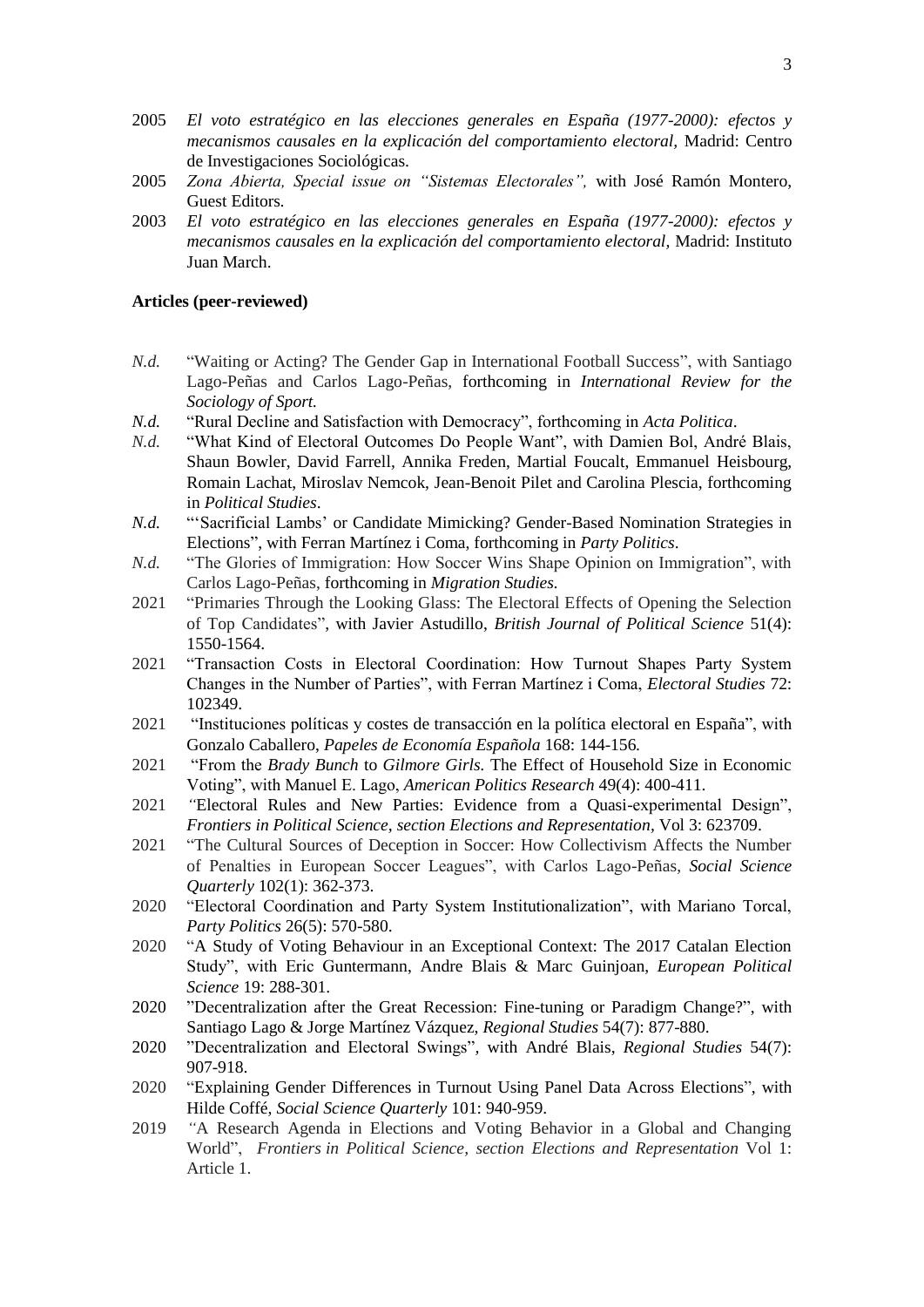- 2019 "Early Voting and Satisfaction with Vote Choice", with André Blais, *Representation* 55: 225-233.
- 2019 "Player Migration and Soccer Performance", with Carlos Lago-Peñas and Santiago Lago-Peñas, *Frontiers in Psychology, section Movement Science and Sport Psychology* 10: 1-7.
- 2019 "The Psychological Effect of Electoral Systems in Founding Elections", *Party Politics* 25: 221-226.
- 2019 "Decentralization and Football", with Carlos Lago & Santiago Lago, *Social Science Quarterly* 100: 163-175.
- 2019 "Party Mobilisation and Electoral Systems", with Sandra Bermúdez, Marc Guinjoan, Kelly Rowe, & Pablo Simón, *Government and Opposition* 54: 1-24.
- 2018 "Turnout and Fractionalisation", with Sandra Bermúdez, Marc Guinjoan & Pablo Simón, *Politics* 38: 113-132.
- 2018 "Gerrymandering in Comparative Perspective", with Ferran Martínez, *Party Politics* 24: 99-104.
- 2017 "Challenge or Consent? Understanding Losers' Consent in Mass Election", with Ferran Martínez, *Government and Opposition* 52: 412-436.
- 2016 "An Economic Explanation of the Nationalization of Electoral Politics", with Santiago Lago, *Electoral Studies* 44: 409-418.
- 2016 "Democracy and Football", with Carlos Lago & Santiago Lago, *Social Science Quarterly* 97: 1282-1294.
- 2016 "The Bright Side of the Economic Crisis: The Attribution of Political Responsibilities in Hard Times", with Guillermo Cordero, *Canadian Journal of Political Science* 49: 151- 170.
- 2015 "Regulation Disinformation. Poll Embargo and Electoral Coordination", with Marc Guinjoan & Sandra Bermúdez, *Public Opinion Quarterly* 79: 932-951.
- 2015 "Assessing the Mechanical and Psychological Effects of District Magnitude", with Romain Lachat & André Blais, *Journal of Elections, Public Opinion & Parties* 25: 284- 299.
- 2015 "Gobiernos autonómicos e identidades regionales en España, 1980-2012", with José Fernández Albertos, *Política y Gobierno* XXII (2): 283-315.
- 2015 "The partisan consequences of turnout revisited", with Kelly Rowe & Santiago Lago, *Comparative European Politics* 13: 514-534.
- 2014 "Defining and measuring party system nationalization", with José Ramón Montero, *European Political Science Review* 6: 191-211.
- 2014 "Partisan Turnout Bias and District Magnitude", with Marina Costa Lobo, *Electoral Studies* 35: 150-158.
- 2014 "Expectations in Mass Elections: Back to the Future?" with Marc Guinjoan, Sandra Bermúdez & Pablo Simón, *Social Science Quarterly* 95: 1346-1359.
- 2013 "Apuntes sobre el estudio del comportamiento electoral en España", with Ferran Martínez, *Revista de Estudios Políticos* (nueva época) 161: 69-91.
- 2013 "La atribución de responsabilidades políticas en Estados descentralizados", with Santiago Lago, *Cuadernos de Información Comercial Española* 85: 43-64.
- 2012 "¿De las 'guerras metodológicas' al pluralismo metodológico?*"*, with Camil Ungunearu, Donatella de La Porta & Rainer Bauböck, *Revista Española de Ciencia Política* 29: 11- 38.
- 2012 "Strategic voting in proportional representation systems. Evidence from a natural experiment", *Party Politics* 18: 653-665.
- 2012 "Forgetting to make votes count: the role of previous democratic experience", with Ferran Martínez, *Electoral Studies* 31: 413-421.
- 2011 "Why new parties?" with Ferran Martínez, *Party Politics* 17: 3-20.
- 2011 "Decentralization and the Nationalization of Party Systems", with Santiago Lago, *Environment and Planning C: Government & Policy* 29: 244-263.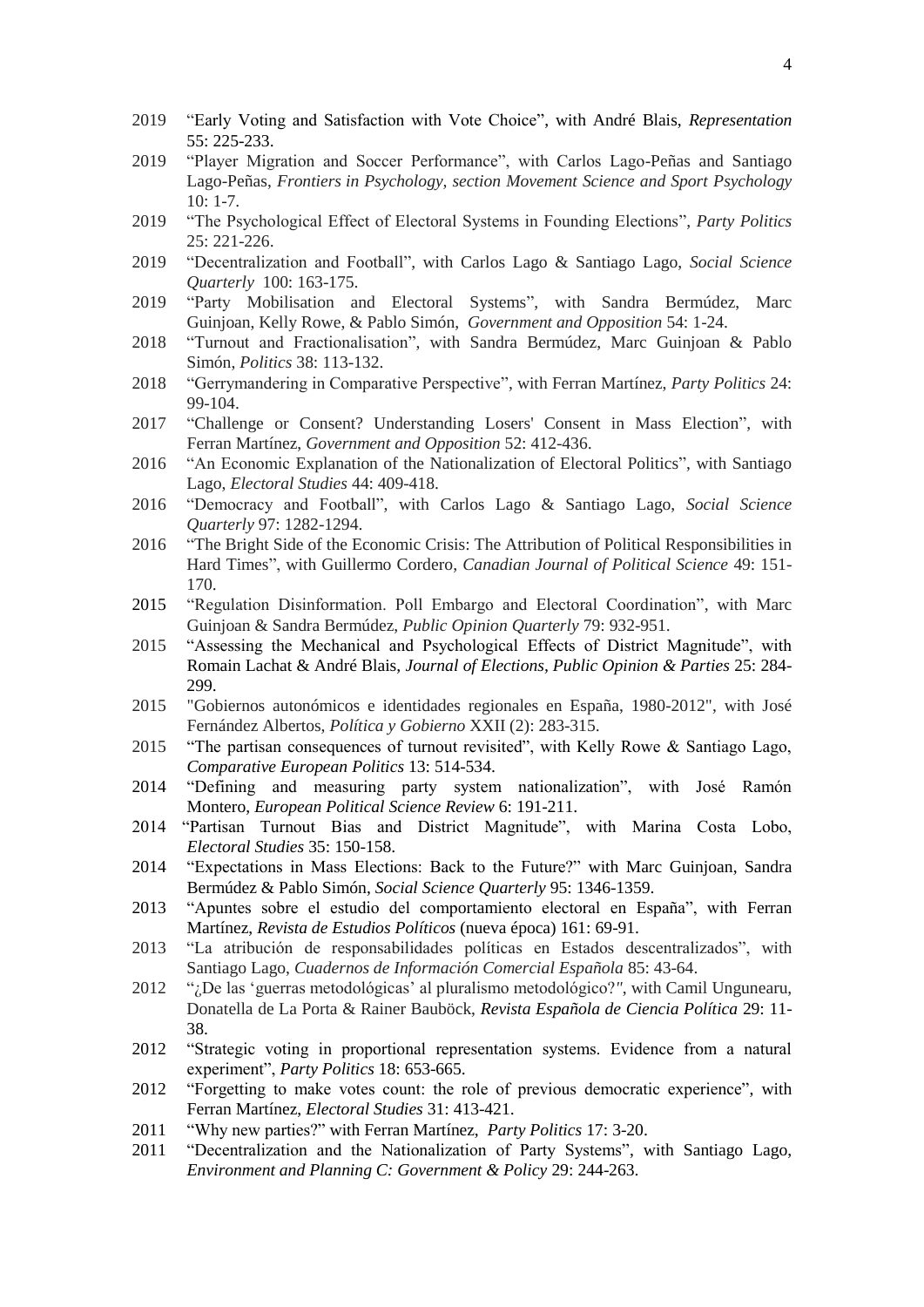- 2011 "The Political and Economic Consequences of Decentralization", with Santiago Lago & Jorge Martínez Vázquez, *Environment and Planning C: Govermment and Policy* 29: 197-203.
- 2011 "Winning and competitiveness as determinants of political support", with Shane Singh & André Blais, *Social Science Quarterly* 92: 695-709.
- 2011 "Descentralización y voto económico en España", with Santiago Lago, *Revista Española de Investigaciones Sociológicas* 136: 111-126.
- 2010 "Decentralization and electoral accountability", with Santiago Lago, *Environment and Planning C: Government & Policy* 28: 318-344.
- 2010 "The Determinants of Tax Morale in Comparative Perspective: Evidence from European Countries", with Santiago Lago, *European Journal of Political Economy* 26: 441-453.
- 2010 "Participación y resultados electorales en España", with José Ramón Montero, *Revista Española de Investigaciones Sociológicas* 130: 97-116.
- 2009 "Does the Nationalization of Party Systems Affect the Composition of Public Spending?", with Santiago Lago, *Economics of Governance* 10: 85-98.
- 2009 "A general measure of district competitiveness", with André Blais, *Electoral Studies* 28: 94-100.
- 2009 "Coordination between electoral arenas in multi-level countries", with José Ramón Montero, *European Journal of Political Research* 48: 176-203.
- 2009 "Magnitud de distrito y números de partidos", *Revista Española de Ciencia Política*  21:9-23.
- 2008 "Explaining budget indiscipline: evidence from Spanish municipalities", with Santiago Lago, *Public Finance and Management* 8: 36-6.
- 2008 "Coordinación entre arenas electorales en países con sistemas políticos multinivel", with José Ramón Montero, *Revista de Estudios Políticos* (nueva época) 140: 33-68.
- 2008 "Rational Expectations or Heuristics? Strategic Voting in Proportional Representation Systems". *Party Politics* 14: 31-49.
- 2008 "The 2008 General Election in Spain", with Mariano Torcal, *South European Society & Politics* 13: 363-375.
- 2007 "The importance of electoral rules: comparing the number of parties in Spain's Lower and Upper Houses", with Ferran Martínez, *Electoral Studies* 26: 381-391.
- 2007 "The 2006 Regional Election in Catalonia: Exit, Voice and Electoral Market Failures", with José Ramón Montero & Mariano Torcal, *South European Society & Politics* 12: 221-235.
- 2007 "Incentivos distintos y comportamientos iguales: la fragmentación del sistema de partidos en las elecciones de Congreso y Senado", with Ferran Martínez, *Revista de Estudios Políticos* (nueva época) 135: 159-178.
- 2007 "Partidos, votantes y cultura política: los efectos de la precariedad en la dinámica electoral", *Sociedad y Utopía: Revista de Ciencias Sociales* 29: 451-461.
- 2007 "The 2004 Election in Spain: Terrorism, Accountability and Voting", With José Ramón Montero, *BCN Political Science Debates* 2007/5: 35-59.
- 2006 "The 2004 Election in Spain: Terrorism, Accountability and Voting", with José Ramón Montero, *Taiwan Journal of Democracy* 2: 13-35.
- 2006 "Elecciones en España 2004: terrorismo, rendición de cuentas y voto", with José Ramón Montero, *Estudios de Política y Sociedad* 2: 85-116.
- 2006 "The 2005 Autonomous Election in Galicia: the End of Conservative Hegemony", with Francesc Pallarés & Jordi Muñoz, *Regional and Federal Studies* 16: 1-14.
- 2006 "Atajos informativos y voto en tres referendos españoles", with José Ramón Montero, *Administración y Ciudadanía* 2: 131-150.
- 2005 "Does the Economy Matter? An empirical analysis of the causal chain connecting the economy and the vote in Galicia", with Santiago Lago, *Economics and Politics* 17: 215- 243.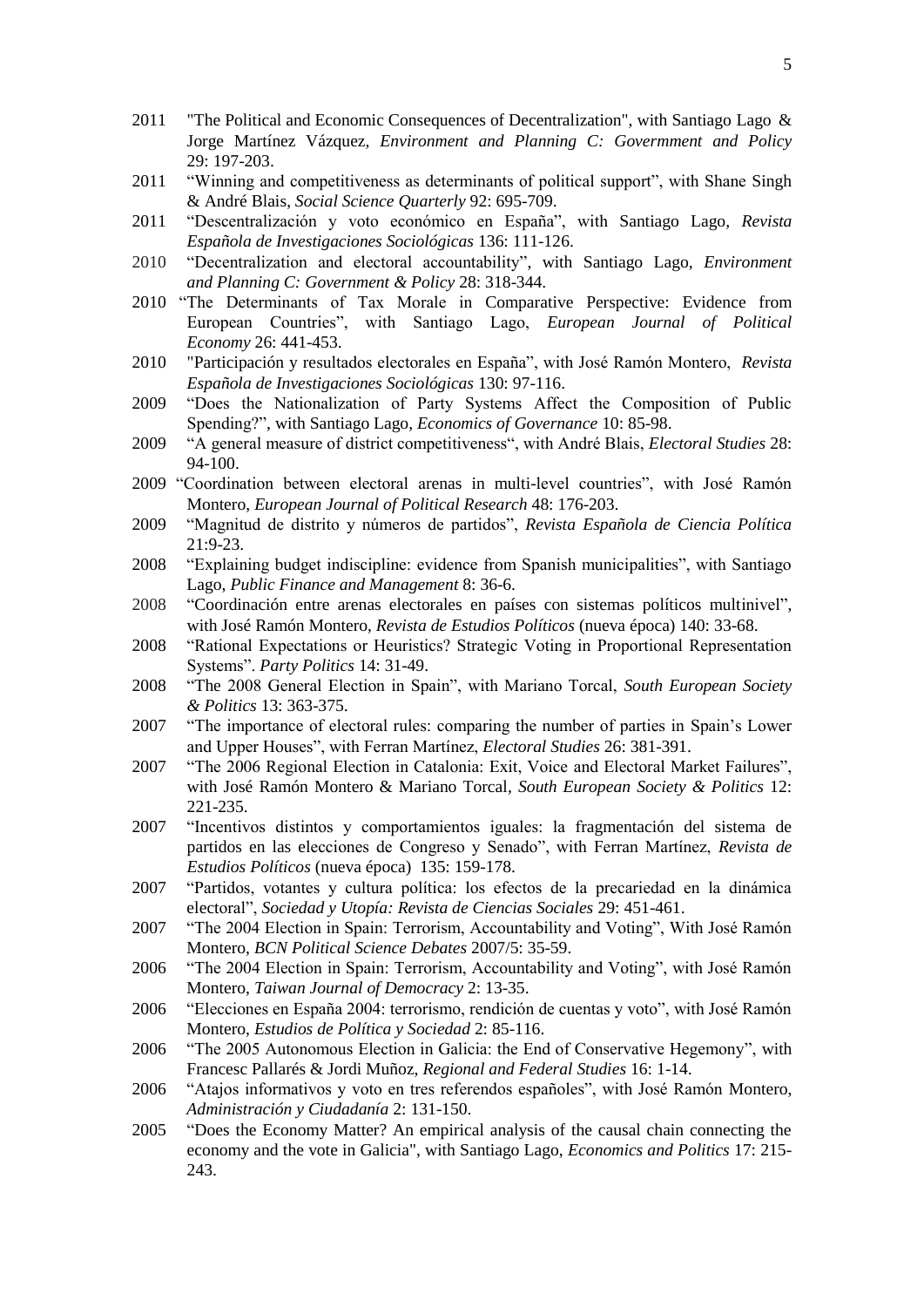- 2005 "El voto estratégico en las elecciones autonómicas andaluzas de 1996", *Revista Española de Investigaciones Sociológicas* 109:155-180.
- 2005 "El evanescente abstencionista gallego", *Revista de Estudios Políticos* (nueva época) 128: 317:344.
- 2005 "Todavía no sé quiénes, pero ganaremos": Manipulación política del sistema electoral español", with José Ramón Montero, *Zona Abierta* 110/111: 279-348.
- 2005 "Glosario básico de sistemas electorales", with Josep Maria Colomer & José Ramón Montero, *Zona Abierta* 110/111: 349-358.
- 2005 "La investigación sobre sistemas electorales: cinco debates y una selección de artículos", with José Ramón Montero, *Zona Abierta* 110/111:1-35.
- 2004 "Cleavages and Thresholds: The Political Consequences of Electoral Laws in the Spanish Autonomous Communities", *Electoral Studies* 23: 23-43.
- 2004 "Más votos y menos escaños: el impacto del sistema electoral en las elecciones autonómicas catalanas de 2003", with José Ramón Montero, *Revista Española de Investigaciones Sociológicas* 105: 11-42.
- 2004 "La coordinación electoral del nacionalismo gallego alrededor del BNG", *Revista Internacional de Sociología* 39: 35-61.
- 2004 "Le nationalisme galicien: opportunités, mobilisation politique et coordination électorale", with Ramón Máiz, *Pôle Sud* 20: 25-46.
- 2004 "Una metodología alternativa para estimar los efectos de las campañas", with Ferran Martínez, *Revista Española de Ciencia Política* 11: 103-120.
- 2003 "Las consecuencias políticas de los sistemas electorales autonómicos", *Revista Española de Ciencia Política* 7: 131-158.
- 2002 "La discriminación salarial por razones de género: un análisis empírico del sector privado en España", *Revista Española de Investigaciones Sociológicas* 98: 171-196.
- 2001 "La influencia de los resultados económicos sobre el apoyo electoral de los gobiernos económicos, 1980-1997", with Santiago Lago, *Revista Española de Investigaciones Sociológicas* 93: 165-179.
- 2001 "As elección sindicais na ensinanza pública non universitaria en Galicia (1987-1998)", with Pedro Lago, *Revista Galega de Economía* 10: 231-248.
- 2000 "El sistema electoral español: una cuantificación de sus efectos `mecánico´ y `psicológico`", with Santiago Lago, *Revista de Estudios Políticos* (nueva época) 107: 225-250.
- 2000 "El rango secundario de las elecciones europeas: actitudes hacia el Parlamento Europeo y participación electoral (1979-1994)", *Dereito. Revista xurídica da Universidade de Santiago de Compostela* 9: 63-84.
- 2000 "Identidades duales y abstención diferencial en las Comunidades Autónomas: los casos de Cataluña, Galicia y País Vasco", *Dereito. Revista xurídica da Universidade de Santiago de Compostela* 9: 156-176.
- 1999 "*Economic Voting y elecciones generales en España: Un análisis con datos de panel"*, with Santiago Lago, *FEDEA. Studies on the Spanish Economy* 75.
- 1999 "Sobrerrepresentación de las zonas rurales y voto conservador en el sistema electoral español", *Dereito. Revista xurídica da Universidade de Santiago de Compostela* 8: 81- 100.
- 1998 "A distorsión da proporcionalidade no sistema electoral español: unha aproximación cuantitativa", *Revista Galega de Economía* 7: 103-118.

### **Chapters**

- *N.d.* "Voting Behavior", in *Oxford Handbook of Portuguese Politics,* Jorge M. Fernandes, Pedro C. Magalhaes, and António Costa Pinto, eds. Oxford: Oxford University Press.
- 2021 "Introduction", in *Handbook on Decentralization, Devolution and the State,* Ignacio Lago, ed. Cheltenham, UK and Northampton: Edward Elgar.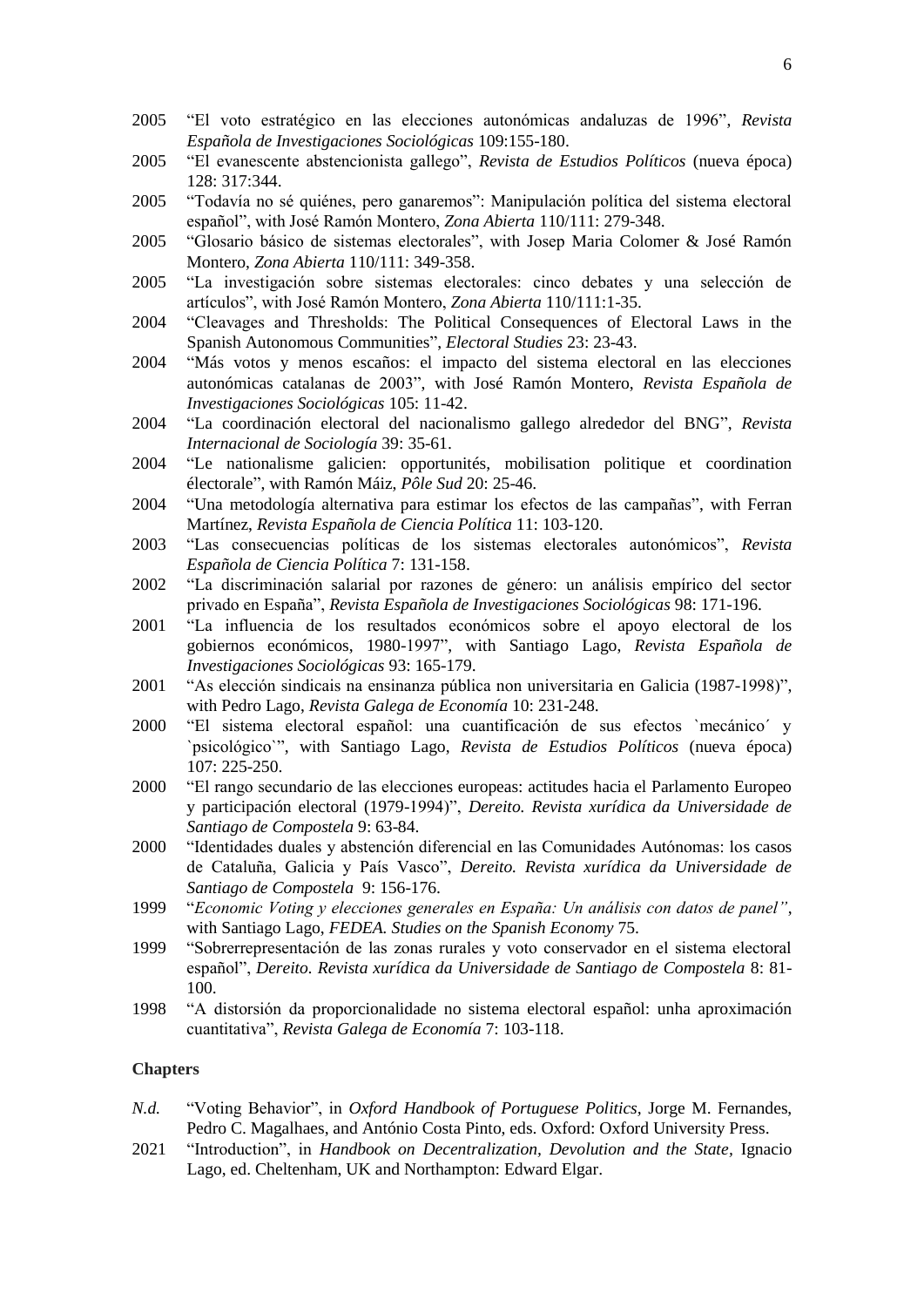- 2020 "El voto estratégico en las elecciones generales en España", with André Blais, in *Sistemas electorales en España*, Juan Montabes, Carmen Ortega & Pablo Oñate, eds. Madrid: Centro de Investigaciones Sociológicas.
- 2020 "Introduction", with Diego Muro, in *The Oxford Handbook of Spanish Politics*, Diego Muro & Ignacio Lago, eds. Oxford: Oxford University Press.
- 2018 "Strategic voting in changing times. The 2016 election in Spain", in *The Many Faces of Strategic Voting,* John Aldrich, André Blais & Laura B. Stephenson, eds., Michigan: University of Michigan Press.
- 2016 "Election Laws in Democracies", in *Oxford Bibliographies in Political Science,* Sandy Maisel, ed., Oxford: Oxford University Press.
- 2015 "Volatilidad endógena y exógena: una nueva medida de institucionalización", with Mariano Torcal, in *Sistemas de partidos en América Latina,* Mariano Torcal, coord., Barcelona: Anthropos.
- 2014 "Atajos informativos, partidos políticos y referéndums en España", with José Ramón Montero, in *¿Cómo votamos en los referéndums?,* Braulio Gómez Fortes & Joan Font, coords., Madrid: Catarata/Fundación Alternativas.
- 2010 "Selection of an Electoral System: Less Consensus, more heresthetics", with José Ramón Montero, in *Politics and Memory of Democratic Transition: The Spanish Model,* Diego Muro & Gregorio Alons*o,* eds., London: Routledge.
- 2010 "Las elecciones autonómicas de 2009 en Galicia", with Francesc Pallarés, in *Informe Comunidades Autónomas 2009,* Instituto de Derecho Público (ed.). Barcelona: Instituto de Derecho Público.
- 2010 "Introducción: 2008, las décimas elecciones desde la restauración de la democracia", with José Ramón Montero, in *Elecciones generales 2008,* José Ramón Montero & Ignacio Lago, eds., Madrid: Centro de Investigaciones Sociológicas.
- 2010 "La nacionalización del sistema de partidos en España: una perspectiva comparada", with José Ramón Montero, in *Elecciones generales 2008,* José Ramón Montero & Ignacio Lago, eds., Madrid: Centro de Investigaciones Sociológicas.
- 2010 "Conclusiones: de las razones individuales a las explicaciones generales" with José Ramón Montero, in *Elecciones generales 2008,* José Ramón Montero & Ignacio Lago, eds., Madrid: Centro de Investigaciones Sociológicas.
- 2009 "Voto, terrorismo, y rendición de cuentas: las elecciones de 2004 en España", with José Ramón Montero, in Guido Legnante, Renato Mannheimer & Paolo Segatti, eds., *Il cittadino-elettore in Europa e America,* Bolonia: Il Mulino.
- 2008 "Coordination between electoral arenas in multi-level countries", with José Ramón Montero, in Cess van der & Hermann Schnitt, eds., *The multilevel electoral systems of the EU,* Mannheim: CONNEX Report Series Nr. 04.
- 2008 "Govern", in *Informe sobre l´estat de la democracia a Catalunya,* Eva Anduiza, ed., Barcelona: Fundació Jaume Bofill.
- 2008 "Los apoyos electorales: pautas, incentivos y factores en contextos multinivel", with Carolina Galais & Francesc Pallarés, *Elecciones autonómicas 2007*, Francesc Pallarés, ed., Madrid: Centro de Investigaciones Sociológicas.
- 2007 "Del 11-M al 14-M: terrorismo, gestión de gobierno y rendición de cuentas", with José Ramón Montero, in *Elecciones generales 2004,* In José Ramón Montero, Ignacio Lago & Mariano Torcal, eds., Madrid: Centro de Investigaciones Sociológicas.
- 2007 "Introducción", with José Ramón Montero & Mariano Torcal, eds., *Elecciones generales 2004,* in *Elecciones generales 2004,* José Ramón Montero, Ignacio Lago & Mariano Torcal, eds., Madrid: Centro de Investigaciones Sociológicas.
- 2007 "Conclusiones", with José Ramón Montero & Mariano Torcal, in *Elecciones generales 2004,* José Ramón Montero, Ignacio Lago & Mariano Torcal, eds., Madrid: Centro de Investigaciones Sociológicas.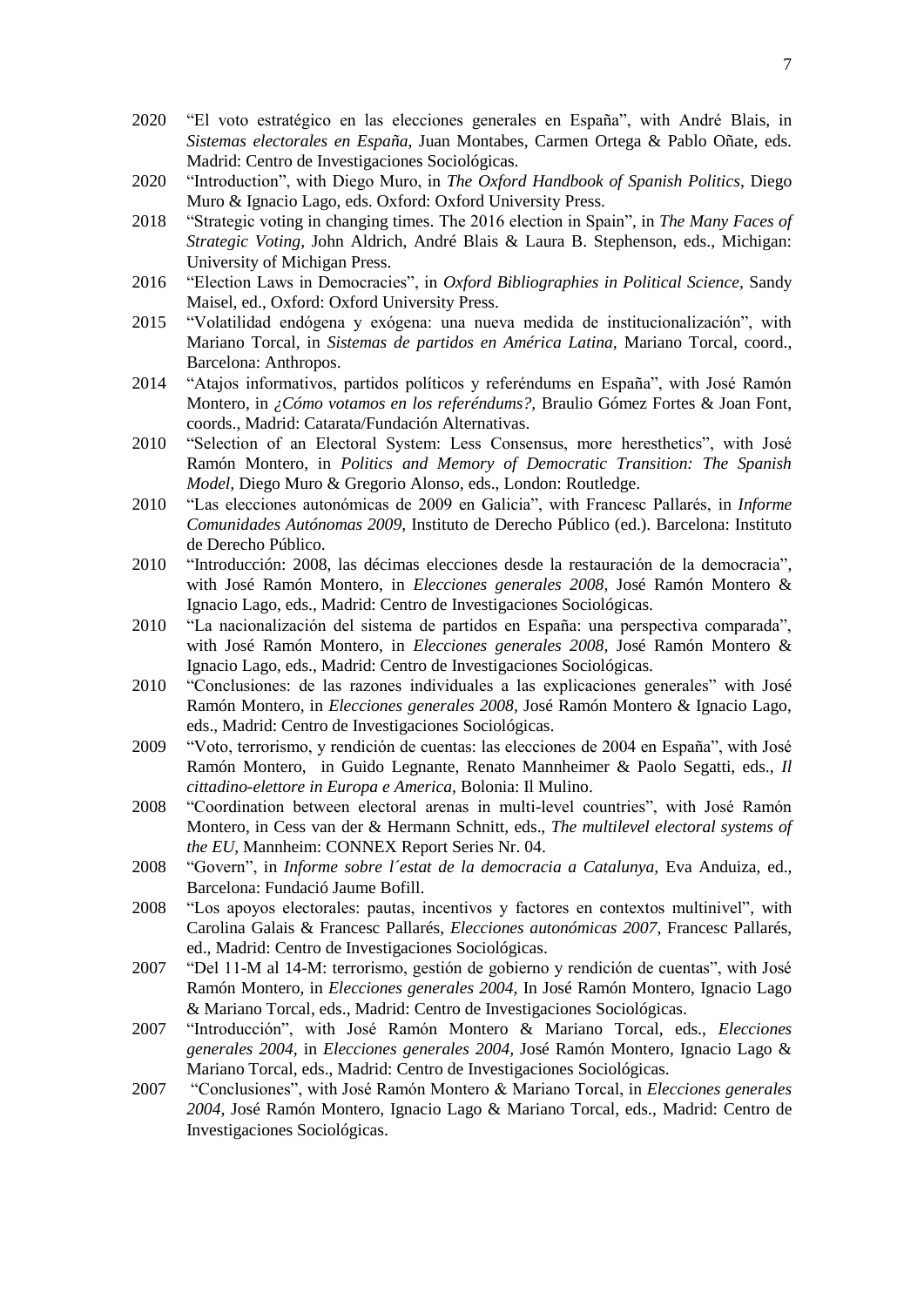- 2007 "The Electoral Systems of the Spanish Democracies", with José Ramón Montero, in *Roads to Democracy. A Tribute to Juan J. Linz,* Joan Marcel & José Ramón Montero eds., Barcelona: ICPS.
- 2007 "Rational Choice". In *Encyclopaedia of European Elections*, Yves Déloye & Michael Bruter, eds., Basingstoke: Palgrave Macmillan.
- 2006 "Political participation, information, and accountability: some consequences of political disaffection in new democracies", with Mariano Torcal, in *Political Disaffection in Contemporary Democracies: Social Capital, Institutions and Politics,* Mariano Torcal & José Ramón Montero eds., London: Routledge.
- 2006 "Las elecciones autonómicas gallegas de 2005", with Francesc Pallarés, in *Informe Comunidades Autónomas 2005,* Instituto de Derecho Público, ed., Barcelona: Instituto with de Derecho Público.
- 2005 Choix rationnel", in *Dictionnaire des elections européennes,* Yves Déloye, ed., Paris: Economica.
- 2000 "Investigación del mercado electoral", with José Gabriel Vázquez Fernández, in *La investigación en marketing,* José Martínez et al, coords., Barcelona: AEDEMO.

### **Working Papers and Reviews**

- 2021 *Making Mobilization Work: The Choice of Electoral Systems,* Universidade de Vigo, GEN, working paper 2021/2.
- 2019 *From the Brady Bunch to Gilmore Girls: The effect f household size of economic voting,*  with Manuel E. Lago, Universidade de Vigo, GEN, working paper 2019/1.
- 2018 Book review, *Are Politics Local? The Two Dimensions of Party Nationalization around the World by* Scott Morgenstern (Cambridge University Press, 2017)*. Perspectives on Politics* 16: 1211-1213.
- 2018 *Decentralization and Football,* with Carlos Lago & Santiago Lago. Universidade de Vigo, GEN, working paper 2018/1.
- 2017 *Decentralization and Electoral Swings,* with André Blais, Universidad de Vigo, GEN working paper 2017/2.
- 2016 *Coattail effects and electoral coordination,* with Marina Costa Lobo & Santiago Lago, Universidad de Vigo, GEN working paper 2016/3.
- 2016 *An economic explanation of the nationalization of electoral politics*, with Santiago Lago, Universidad de Vigo, GEN working paper 2016/2.
- 2015 *Democracy and Football,* with Carlos Lago & Santiago Lago. Universidade de Vigo, GEN, working paper 2015/1.
- 2014 *Turnout and Fractionalization*, with Sandra Bermúdez, Marc Guinjoan & Pablo Simón, Universidad de Vigo GEN working paper 2014/4.
- 2011 *Why not National Party Systems?* Instituto Juan March, working paper 2011/259.
- 2010 *Decentralization and Party System Nationalization*, with Santiago Lago, Andrew Young School of Policy Studies, International Studies Program, Georgia State University.
- 2008 *The determinants of tax morale in comparative perspective: evidence from a multilevel analysis,* with Santiago Lago, Instituto de Estudios Fiscales, 8.
- 2007 *Coordination between electoral arenas in multi-level countries*, with José Ramón Montero, Instituto Juan March, working paper 2007/231.
- 2007 *Why new parties? Changes in the number of parties over time within countries*, with Ferran Martínez, Departamento de Ciencia Política y Relaciones Internacionales, Universidad Autónoma de Madrid.
- 2007 *Why new parties? Changes in the number of parties over time within countries*, with Ferran Martínez, México D.F.: CIDE.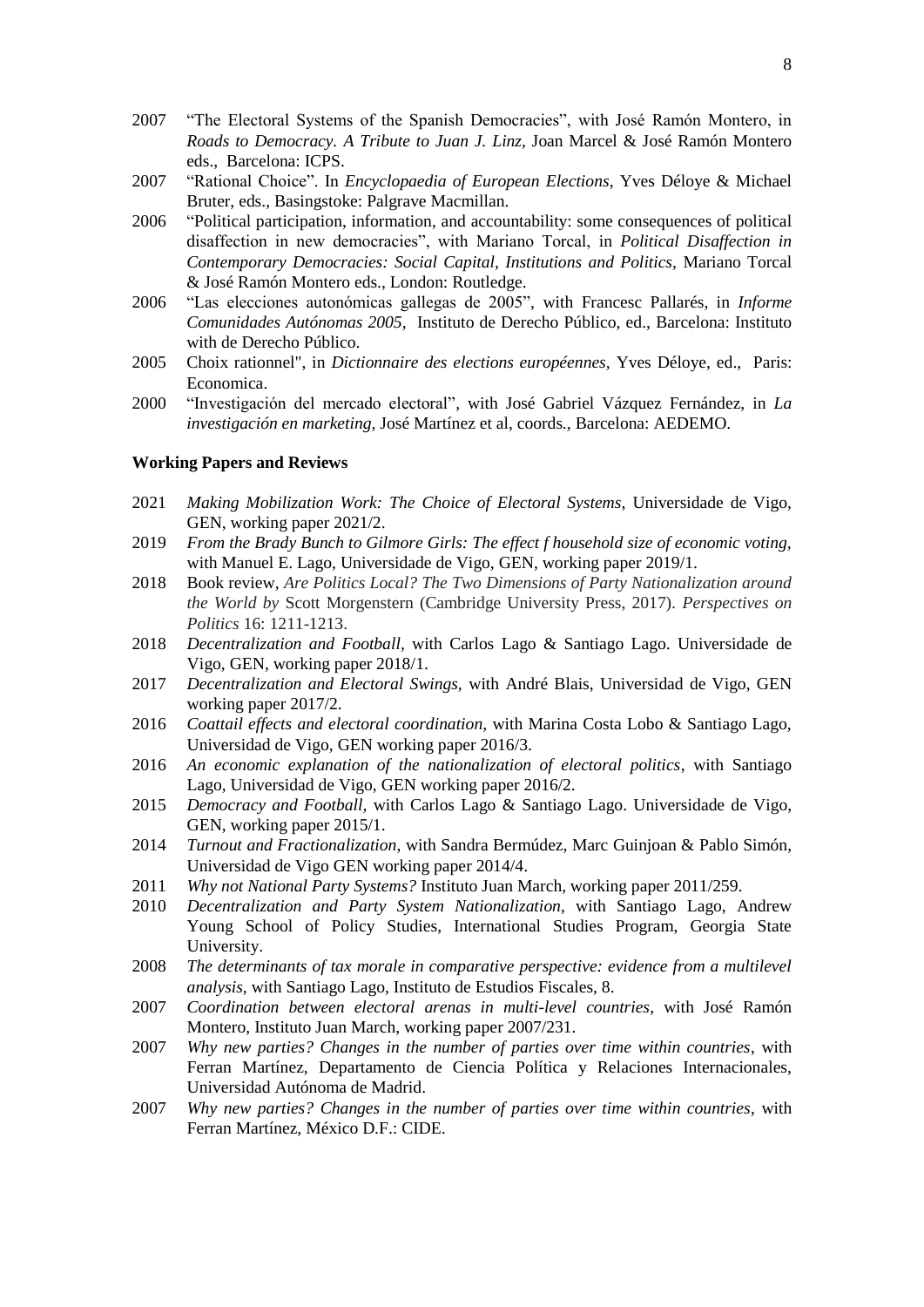- 2006 *The importance of electoral rules: comparing the number of parties in Spain's lower and upper houses*, with Ferran Martínez, Departamento de Ciencia Política y Relaciones Internacionales, Universidad Autónoma de Madrid.
- 2006 *The 2004 Election in Spain: Terrorism, Accountability and Voting*, with José Ramón Montero, Institut de Ciències Politiques i Socials (ICPS), 253.
- 2006 *The composition of public spending and the nationalization of party systems in Western Europe,* with José Ramón Montero, Instituto de Estudios Fiscales, 8.
- 2006 Book review, *Cómo votamos. Los sistemas electorales del mundo: pasado, presente y futuro*. De Josep M. Colomer. *Pôle Sud* 24: 161-163.
- 2005 Book review, *Sistemas electorales y partidos políticos* de Dieter Nohlen y *Cómo votamos. Los sistemas electorales del mundo: pasado, presente y futuro* de Josep M. Colomer. *Revista Española de Ciencia Política* 12: 155-159.
- 2005 '*Todavía no sé quiénes, pero ganaremos': Manipulación política del sistema electoral*, with José Ramón Montero, Departamento de Ciencia Política y Relaciones Internacionales, Universidad Autónoma de Madrid.
- 2004 *Más votos y menos escaños: el impacto del sistema electoral en las elecciones autonómicas catalanas de 2003*, with José Ramón Montero, Departamento de Ciencia Política y Relaciones Internacionales, Universidad Autónoma de Madrid.
- 2004 *Does the Economy Matter? An empirical analysis of the causal chain connecting the economy and the vote in Galicia,* with Santiago Lago, Fundación Pedro Barrié de la Maza, IEGG PBM, Número 72.
- 2004 *Explaining budget indiscipline: evidence from Spanish municipalities,* with Santiago Lago, Instituto de Estudios Fiscales, 21.
- 2004 Book review, *Strategic Voting in Mixed Electoral Systems* de Thomas Gschwend. *Revista Española de Ciencia Política* 11:191-192.
- 2000 *Política y Economía en las Comunidades Autónomas, 1980-1997*, with Santiago Lago, Departamento de Economía Aplicada, Universidad de Santiago de Compostela.
- 1999 *Economic Voting y elecciones generales en España: Un análisis con datos de panel*, with Santiago Lago, Departamento de Economía Aplicada, Universidad de Santiago de Compostela.
- 1998 *Los estudios electorales en Galicia. Una revisión bibliográfica (1876-1997)*. Universidad de Santiago de Compostela, IDEGA.
- 1998 *Sistemas electorales y gobierno representativo* de Josep M. Vallés & Agustí Bosch. Revista *Galega de Economía* 7: 364-368.

#### **Research Funding**

- 2021-2022 Beca Leonardo a Investigadores y Creadores Culturales concedidas por la Fundación BBVA. "El Efecto del Tamaño de los Países en la Representación Política" (PI: Ignacio Lago) (40,000 euros).
- 2018-2021 Ministerio de Economía y Competitividad. (CSO2017-85024-C2-1-P). "Descentralización después de la Gran Recesión: ¿Ajuste o Cambio de Paradigma?" (PI: Ignacio Lago) (35,090 euros).
- 2016-2018 Institut d'Estudis de l'Autogovern (Generalitat de Catalunya). "Les relacions Catalunya/Espanya en el context europeu. Conseqüencies econòmiques i fnancieres dels diferents escenaris político-constitucionals" (Co-PI; PI. Antoni Castells Oliveres) (45,000 euros).
- 2014-2017 Ministerio de Economía y Competitividad (CSO2013-40723-C2-1-R). "Consecuencias políticas y económicas de la descentralización" (PI: Ignacio Lago) (47,190 euros).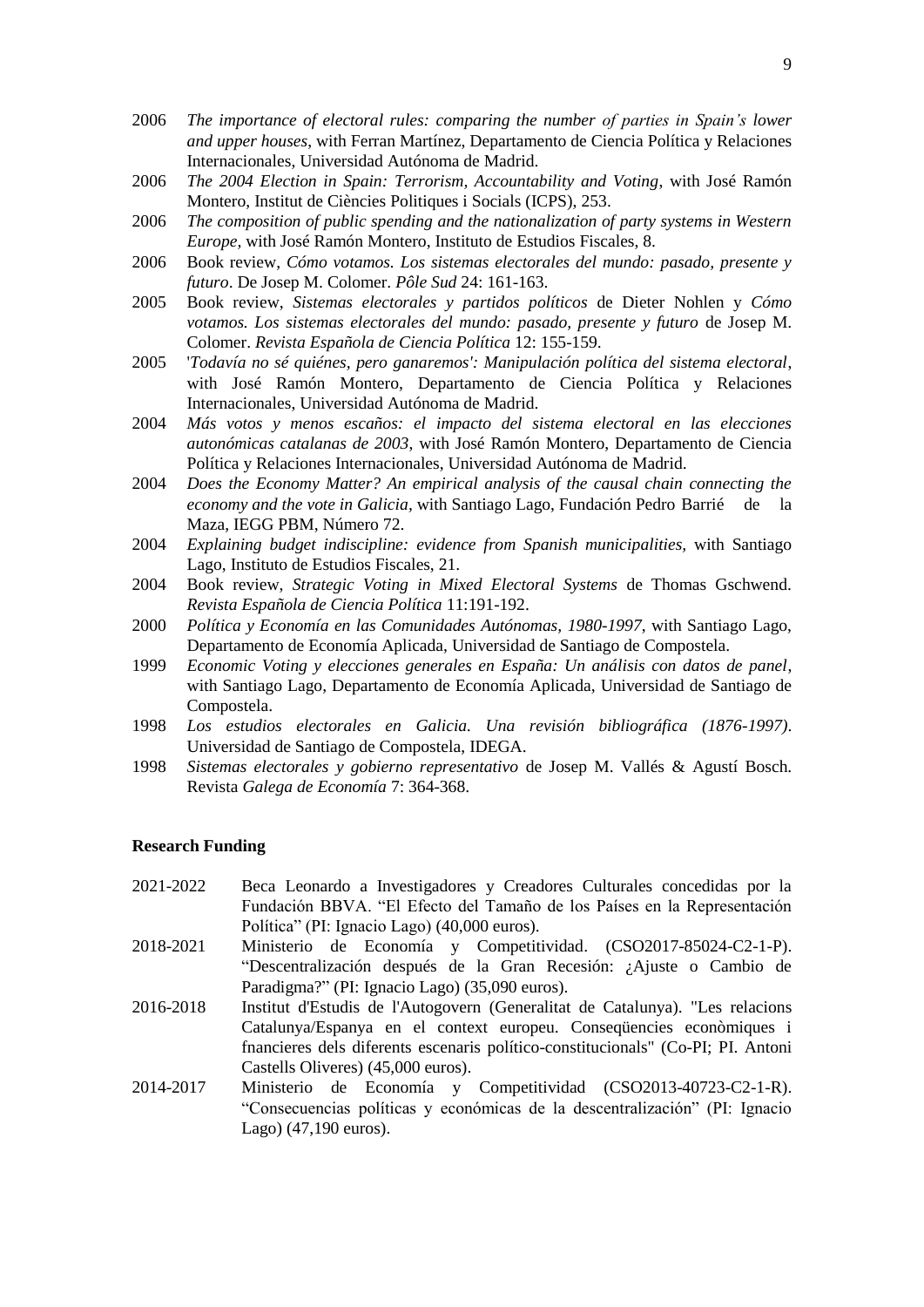| 2014-2015 | Agencia Gestió Ajuts Universtaris i Recerca. Generalitat de Catalunya (2014-<br>DEMOC 00008)- "Rendició de comptes i governs multinivell" (PI: Ignacio |
|-----------|--------------------------------------------------------------------------------------------------------------------------------------------------------|
|           | Lago) $(6,500 \text{ euros})$ .                                                                                                                        |
| 2011-2014 | Ministerio de Ciencia e Innovación (CSO2010-16319). "El funcionamiento de                                                                              |
|           | la democracia electoral: votantes, partidos y reglas de juego" (PI: Ignacio Lago)                                                                      |
|           | $(102, 850 \text{ euros}).$                                                                                                                            |
| 2011      | Universitat Pompeu Fabra (3 PlaCQUID 2010-2011). "Aula Global e Inglés"                                                                                |
|           | (PI: Ignacio Lago).                                                                                                                                    |
| 2010      | Juan March Institute. "Las consecuencias políticas de los sistemas electorales                                                                         |
|           | con magnitudes de distrito variables" (PI: Ignacio Lago).                                                                                              |
| 2009-2016 | Social Sciences and Humanities Research Council of Canada (412-2009-1004).                                                                             |
|           | "Making electoral democracy work: voters, parties and the rules of the game"                                                                           |
|           | (Co-PI; PI: André Blais).                                                                                                                              |
| 2009      | AGAUR (Agència de Gestió d'Ajuts Universitaris i de Recerca Participación                                                                              |
|           | (2009 MQD 00005). "Proyecto para la mejora de la calidad docente" (Co-PI; PI:                                                                          |
|           | Anna Cuxart).                                                                                                                                          |
| 2009      | Universitat Pompeu Fabra (22 PlaCQUID 2009). " Proyecto de innovación                                                                                  |
|           | docente para la mejora de la formación en estadística y en matemáticas de los                                                                          |
|           | estudiantes del Máster en Ciencias Políticas y Sociales de la Universitat Pompeu                                                                       |
|           | Fabra" (Co-PI; PI: Anna Cuxart).                                                                                                                       |
| 2009      | Comunidad de Madrid (CCG08-UAM/HUM-4446). "Partidos, voto y rendición                                                                                  |
|           | de cuentas en sistemas multinivel" (Co-PI; PI: Santiago Pérez-Nievas).                                                                                 |
| 2008-2009 | Comunidad de Madrid (CCG07-UAM/HUM-1598). "Participación política y                                                                                    |
|           | electoral en sistemas multinivel" (Co-PI; PI: Santiago Pérez-Nievas).                                                                                  |
| 2008      | Centro de Investigaciones Sociológicas (CIS). "Las consecuencias políticas del                                                                         |
|           | Estado de las autonomías" (PI: Ignacio Lago).                                                                                                          |
| 2006-2009 | Ministerio de Educación y Ciencia (SEJ2006-10073/CPOL). "Religiosidad,                                                                                 |
|           | ideología y voto en Europa" (Co-PI; PI: José Ramón Montero).                                                                                           |
| 2006-2009 | Ministerio de Educación y Ciencia (SEJ2006-10974). "Toma de decisiones y                                                                               |
|           | articulación de poderes en el gobierno a múltiples niveles de la Unión Europea"                                                                        |
|           | (Co-PI; PI: Josep M. Colomer Calsina).                                                                                                                 |
| 2005      | Instituto de Estudios Fiscales. "¿De qué depende la naturaleza de las políticas                                                                        |
|           | fiscales de los países?" (PI: Ignacio Lago).                                                                                                           |
| 2004      | Instituto de Estudios Económicos de Galicia Pedro Barrié de la Maza                                                                                    |
|           | (IEEGPBM), "¿Importa la coyuntura económica? Una evaluación de la                                                                                      |
|           | relevancia del voto económico y de la importancia de los errores de percepción                                                                         |
|           | de los electores" (Co-PI; PI: Santiago Lago).                                                                                                          |
| 2002-2004 | Ministerio de Educación y Ciencia (BSO2002-12733-E). "La transición política                                                                           |
|           | española a través del archivo de prensa del profesor Juan J. Linz (1973-1983)"                                                                         |
|           | (Co-PI; PI: José Ramón Montero).                                                                                                                       |
| 2000-2002 | Xunta de Galicia. "Goberno autonómico e Goberno local: rendemento politico,                                                                            |
|           | relacións interadministrativas e avaliación polos cidadáns" (Co-PI; PI: Xosé                                                                           |
|           | Vilas).                                                                                                                                                |
|           |                                                                                                                                                        |

# **Fellowships & Awards**

2019 The Social Observatory of "la Caixa" Award to disseminate quantitative research on immigration. 2018 Research Fellowship –Salvador de Madariaga Programme, Ministerio de Educación, Cultura y Deportes (Spain). 2016 Research Fellowship –Salvador de Madariaga Programme, Ministerio de Educación, Cultura y Deportes (Spain).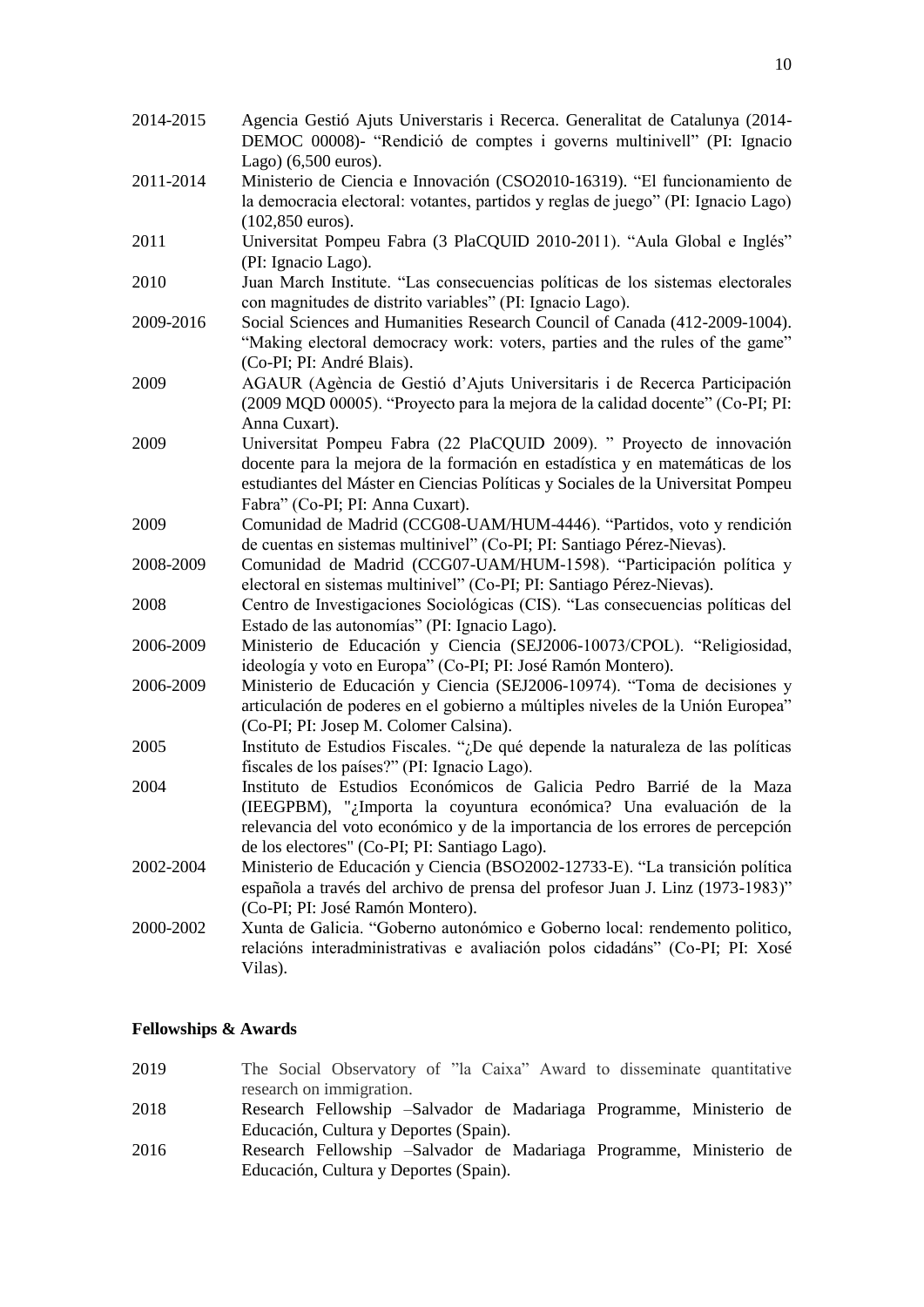- 2013-2016 Member of the Executive Committee of the APSA's section on Representation and Electoral Systems 2014 Research Fellowship –Electoral Integrity Project, Department of Government
- and International Relations at the University of Sydney (Australia).
- 2014 Scholarship Committee Member Institut d'Estudis Autonòmics, Generalitat de Catalunya, Barcelona (Spain).
- 2010 Winner of the (ex-aequo) III Josep Maria Vilaseca i Marcet Award for studies on federalism and political decentralization- - Institut d'Estudis Autonòmics (Barcelona, Spain).

### **Teaching Experience**

*Graduate:* Research Design, Econometrics, Electoral Systems, Comparative Politics. *Undergraduate*: Quantitative Methods, Political Behaviour.

*Courses taught at*: UPF (Barcelona), UAB (Barcelona), IBEI (Barcelona), UAM (Madrid), CIDE (Mexico D.F.), UNSAM (Buenos Aires), USC (Santiago de Compostela), UdeM (Montreal), ICS (Lisbon), UMSA (La Paz, Bolivia), Griffith (Brisbane), [Jagiellonian University](http://www.en.uj.edu.pl/) [\(Krakow,](http://www.en.uj.edu.pl/) Poland).

### **Doctoral Students Advised (as Chair; Chronological Order).**

- 2011 Pablo Simón. *Understanding the Nationalization of Party Systems in Western Europe.*  Universitat Pompeu Fabra. PhD Committee: José Ramón Montero, André Blais & Eva Anduiza
- 2012 Sandra Bermúdez. *Going beyond individuals: Understanding the influence of political context on informational shortcuts.* Universitat Pompeu Fabra. PhD Committee: Joan Font, Eva Anduiza & Marina Costa.
- 2012 Marc Guinjoan. *Set on Competing: Contamination Effects and Parties' Entry Decisions in Mass Elections.* Universitat Pompeu Fabra. PhD Committee: Mariano Torcal, Peter Selb & Thomas Gschwend
- 2014 Kelly T. Rowe. *Turnout Election Models.* Universitat Pompeu Fabra. PhD Committee: Jefrey Karp, Agustí Bosch & Aina Gallego.
- 2016 Eric Guntermann. *Parties and Nationalism: Assessing the Influence of Parties on Support for Regional Nationalism in Spain.* Université de Montréal. PhD Committee: Magdalena Dembinska, Patrick Fournier & Rune Slothuus.
- 2020 My Lan Do Nguyen. *Understanding the Political Integration Outcomes of Enfranchised and High Socioeconomic Status Immigrants in Host Societies.* Universitat Pompeu Fabra. PhD Committee: Laura Morales, Héctor Cebolla & Sergi Pardos-Prado.

### In progress

- Abelardo Gómez Díaz. *Contamination Effects in Mixed Electoral Systems: Learning Processes and Sub-national Variance.*
- Carola Listaug. *Foreign Policies and Domestic Politics in Argentina and Chile during 'Left Turn'.*

### **Journal Editorialship/Reviewing**

Consulting Editor (Editorial Board Member):

- *The Open Political Science Journal,* 2007- present
- *Revista Española de Ciencia Política*; 2010- 2015

### Journal Reviewer:

Electoral Studies, European Journal of Political Research, European Journal of Political Economy, Revista Española de Ciencia Política, Centro de Investigaciones Sociológicas,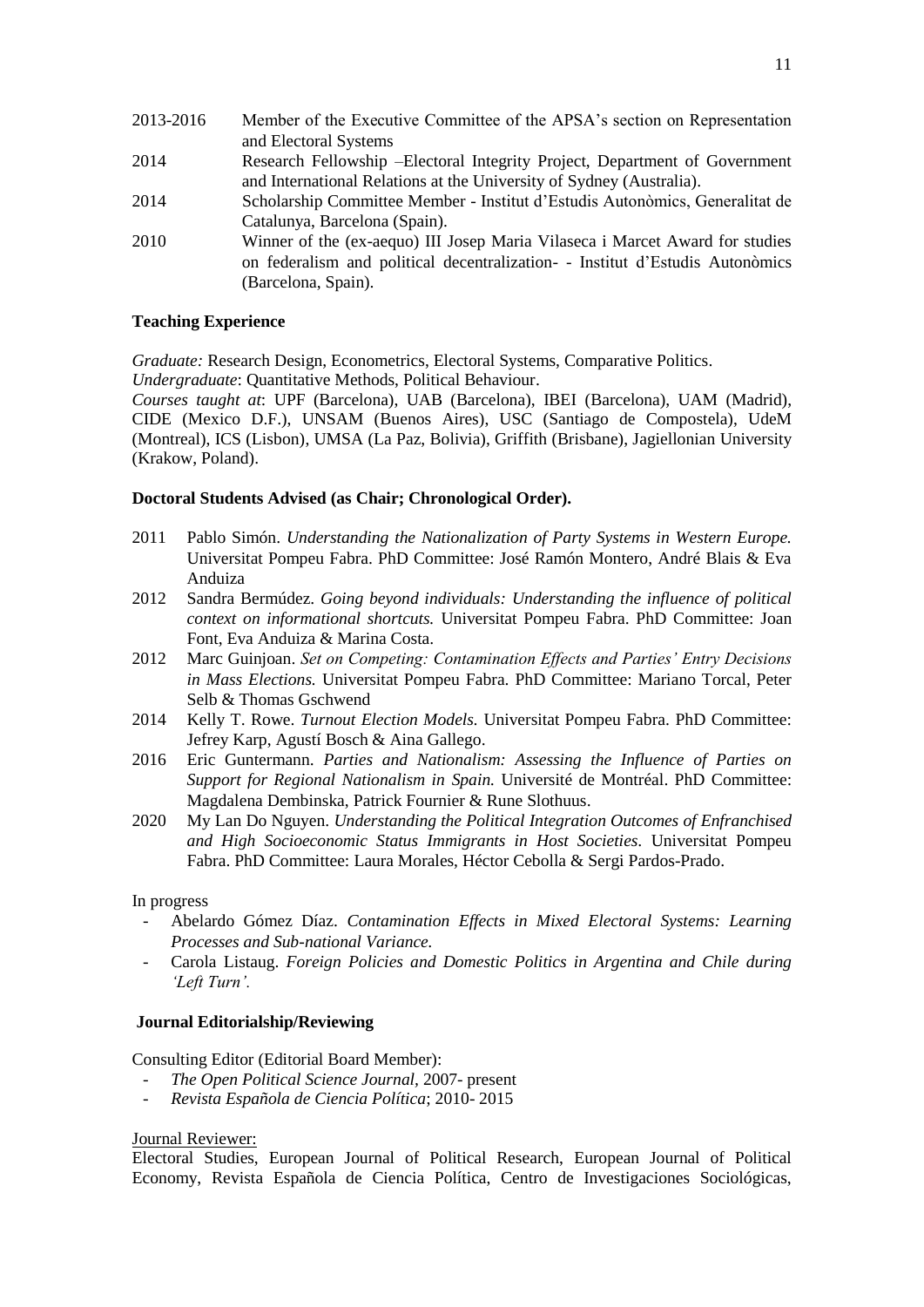Revista Internacional de Sociología, Revista de Estudios Políticos, Economics and Politics. South European Society & Politics, British Journal of Political Science, Revista de Investigaciones Sociológicas, Party Politics, Political Studies, American Political Science Review, American Journal of Political Science, European Political Science Review, Revista de Estudios Regionales, Revista de Ciencia Política, Journal of Politics, Comparative Political Studies, International Review of Administrative Sciences, Environment and Planning C: Government & Policy, Territory, Politics, Governance, Acta Politica, America Latina Hoy, Journal of Elections, Public Opinion & Parties, European Political Science Review, International Tax and Public Finance, Revista Española de Sociología, Hacienda Pública Española, Scandinavian Political Studies, Revista de Psicología Social, Local Government Studies, Swiss Political Science Review, Election Law Journal, Social Science Quarterly, Revista de la Facultad de Ciencias Económicas de la Universidad Militar Nueva Granada, Political Analysis, Frontiers in Psychology, section Personality and Social Psychology, European Union Politics, Journal of European Public Policy, Regional Studies, Political Behavior, Oxford University Press, Japanese Journal of Political Science.

Grant Reviewer: FCT – Fundação para a Ciência e a Tecnologia (Portugal), Fonds de la Recherche Scientifique-FNRS (Belgium), The Netherlands Organisation for Scientific Research-NWO, Agencia Nacional de Evaluación y Prospectiva (ANEP. Ministerio de Ciencia e Innovación, Spain), Fonds de Recherche du Québec-Societé et culture (Canada), ERC Grants, National Science Centre (Poland), member of the Evaluation Panel of the *NORFACE (New Opportunities for Research Funding Agency Cooperation in Europe)* in the area of social and behavioural sciences, research programme 'Democratic governance in a turbulent age', May 2019 and February 2020.

### **Research Stays**

| School of Government and International Relations, Griffith University,  |
|-------------------------------------------------------------------------|
| Brisbane (Australia).                                                   |
| School of Government and International Relations, Griffith University,  |
| Brisbane (Australia).                                                   |
| Instituto de Ciencias Sociais da Universidade de Lisboa (Portugal).     |
| Department of Political Science, Université de Montréal (Canada).       |
| Universidad Mayor de San Andrés (La Paz, Bolivia).                      |
| Instituto de Ciencias Sociais da Universidade de Lisboa (Portugal).     |
| Department of Political Science, Universidad Nacional de San Martín     |
| (Argentina).                                                            |
| Department of Political Science, Université de Montréal (Canada).       |
| Visiting Research Fellowship-Electoral Integrity Project, Department of |
| Government and International Relations at the University of Sydney      |
| (Australia).                                                            |
| Department of Political Science, Université de Montréal (Canada).       |
| Instituto de Ciencias Sociais da Universidade de Lisboa (Portugal).     |
| Department of Political Science, Université de Montréal (Canada).       |
| Department of Political Science, Université de Montréal (Canada).       |
| CIDE, División de Estudios Políticos, Mexico.                           |
| Department of Political Science, Université de Montréal (Canada).       |
|                                                                         |

# **Professional Conference Presentations**

ECPR General Conference, 2019, 2018, 2016, 2013, 2009, 2007, 2005, 2001.

European Conference of Politics & Gender, Amsterdam, 2019.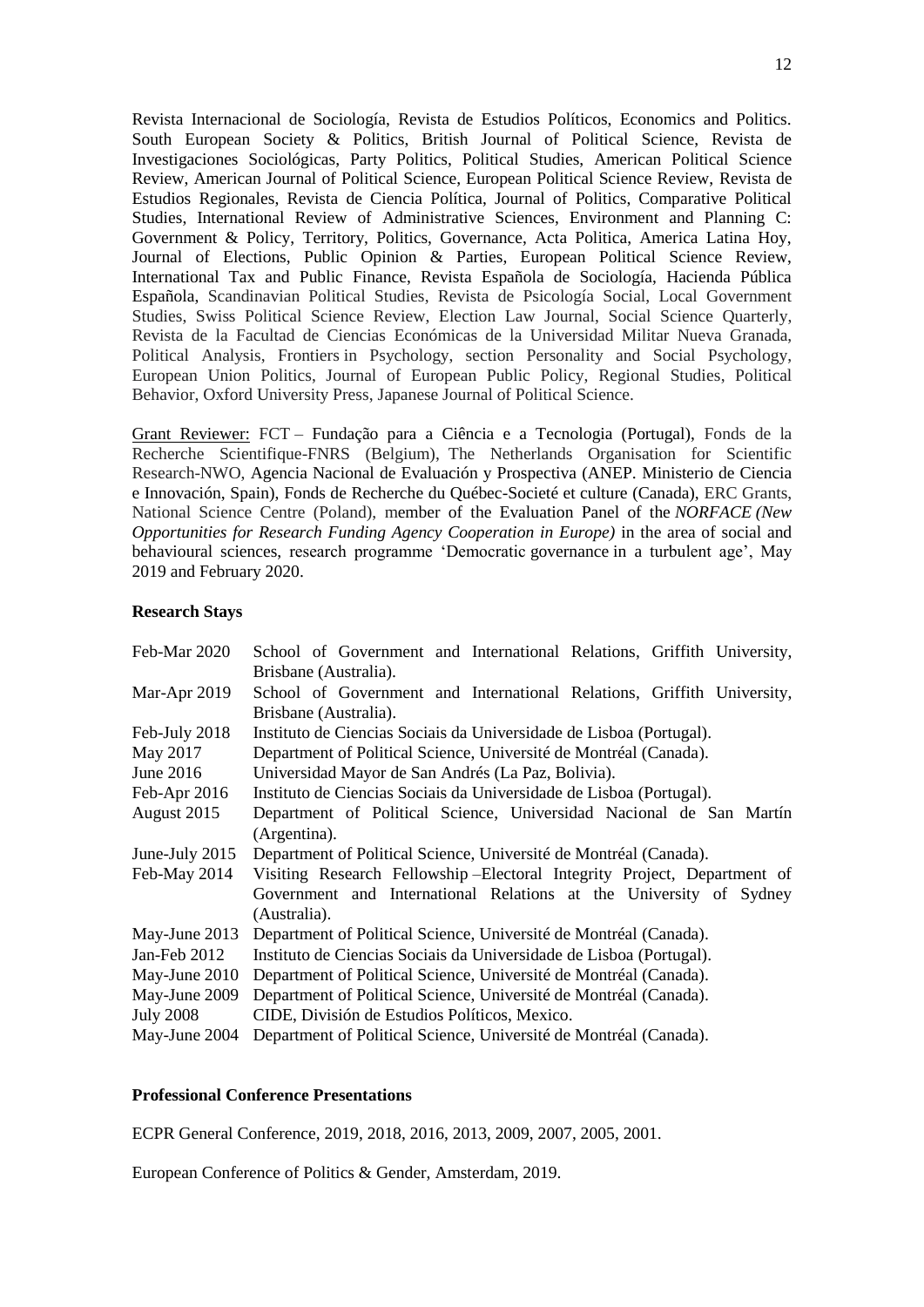Midwest Political Science Association Conference, Chicago, 2017, 2016, 2013, 2011.

Congreso Nacional de Ciencia Política, Sociedad Argentina de Análisis Político, Mendoza, Argentina, 2015.

22nd International Conference of Europeanists, Council for European Studies, Paris, 2015.

Congreso Español de Ciencia Política, 2017, 2015, 2013, 2011, 2009, 2007, 2005, 2003, 1999.

Canadian Political Science Association Annual Meeting, 2017, 2015, 2013, 2010.

EPSA Conference, 2021 (virtual), 2020 (virtual), 2013.

ECPR Joint Sessions, Mainz, Germany, 2013

Elections, Public Opinion and Parties (EPOP) Conference, 2012, 2010.

International Political Science Association (IPSA) World Congress, Madrid, 2012.

APSA Annual Meeting, 2021 (virtual), 2010.

III Congreso Internacional de Estudios Electorales, Salamanca, Spain, 2009.

Annual Conference of the European Public Choice Society-ECPS, 2009, 2004.

I ISA Forum of Sociology, Sociological Research and Public Debate, Barcelona, 2008.

V Congreso de Metodología de Encuestas, Córdoba, Spain, 2008.

ERSA 2004 Congress, Regions and Fiscal Federalism, Porto, Portugal.

I Jornadas del Comité de Investigación sobre Estratificación Social (CIES) de la Federación Española de Sociología, Madrid, Spain.

I Congreso Andaluz de Ciencia Política y de la Administración, Almería, Spain.

# **Invited Colloquia**

| May 2021 | "Making Mobilization Work: The Adoption of Proportional Representation",        |
|----------|---------------------------------------------------------------------------------|
|          | Seminar in the Instituto de Ciencias Sociais da Universidade de Lisboa, Lisbon. |
| Feb 2021 | "How to survive in the academic world. Open dialogue with three brilliant and   |
|          | young scholars", Institut de Ciènces Polítiques i Socials, Barcelona.           |
| May 2019 | "How to survive in the academic world. Open dialogue with three brilliant and   |
|          | young scholars", Institut de Ciènces Polítiques i Socials, Barcelona.           |
| Feb 2018 | "New Developments in the Study of Representation and Electoral Systems",        |
|          | The Hebrew University of Jerusalem.                                             |
| Feb 2018 | "Electoral Coordination and Party Systems Nationalization", Seminar in the      |
|          | Instituto de Ciencias Sociais da Universidade de Lisboa, Lisbon.                |
| Oct 2017 | "Decentralization and Electoral Swings", Workshop "Decentralization after the   |
|          | Great recession: Fine-tuning or Paradigm Change?", Santiago de Compostela.      |
| Feb 2016 | "An Economic Explanation of the Nationalization of Electoral Politics".         |
|          | Seminar in the Instituto de Ciencias Sociais da Universidade de Lisboa, Lisbon. |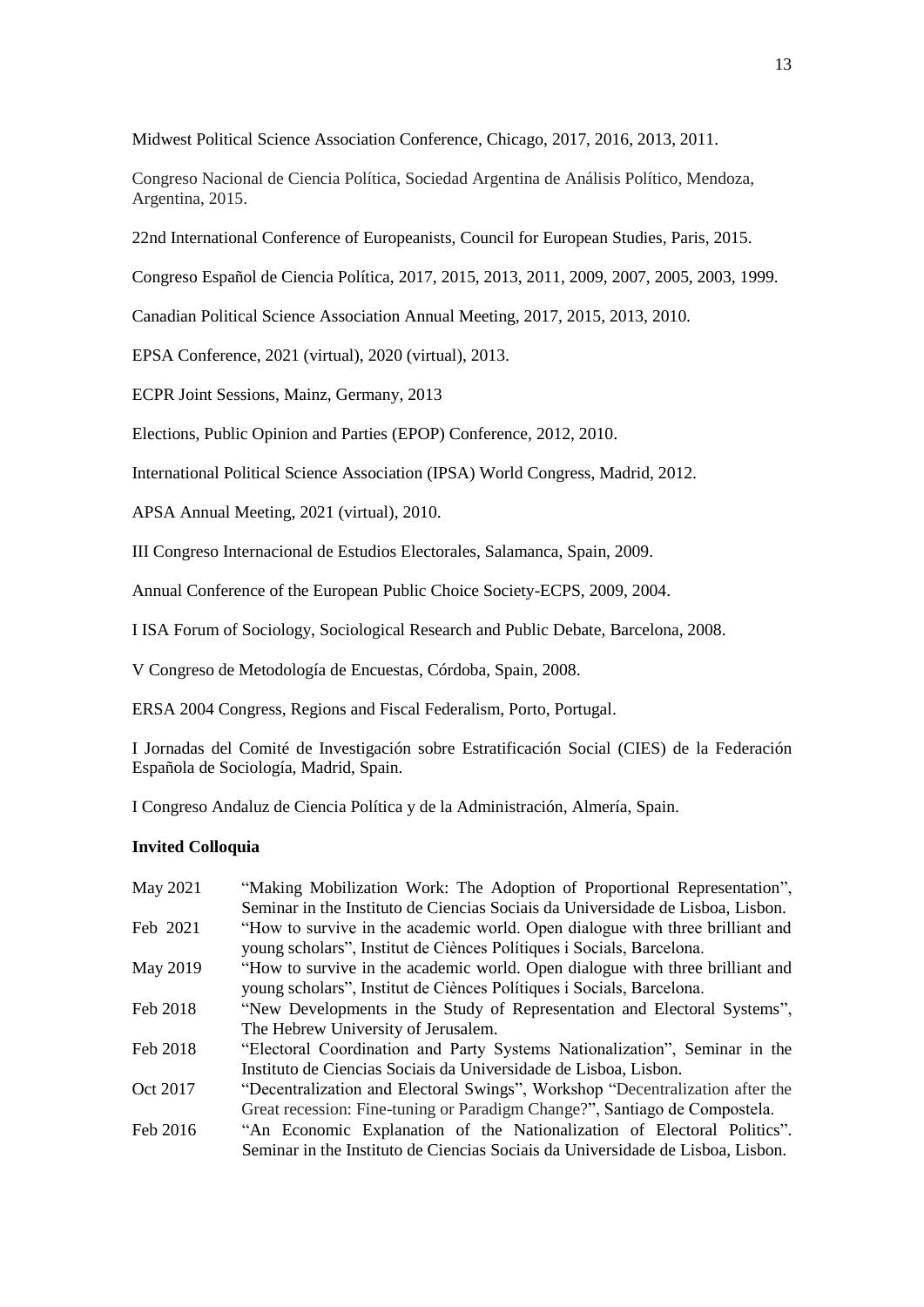- Jan 2016 "Democracy and Football", Seminar in the Instituto de Ciencias Sociais da Universidade de Lisboa, Lisbon.
- Sep 2015 "An economic explanation of the nationalization of electoral politics", Research workshop at the University of Zurich on "The Nationalization of Electoral Politics: Frontiers of Research", Zurich.
- Jun 2015 "An Economic Explanation of the Nationalization of Electoral Politics", Seminar in the Department of Political Science, Université de Montreal, Montreal.
- Mar 2014 "Regulating Disinformation: Poll Embargo and Electoral Coordination", Seminar in the School of Politics & International Relations, Australian National University, Canberra.
- Apr 2014 "Why Democracy Prevails: Good Losers and Democratic Consolidation", EIP Research Seminar, Department of Government & International Relations, University of Sydney, Sydney.
- May 2013 "Turnout and Fractionalization", Seminar in the Department of Political Science, Université de Montreal.
- May 2012 "Turnout Partisan Bias and District Magnitude", in the workshop "The Effects of District Magnitude", Instituto de Ciencias Sociais da Universidade de Lisboa, Lisbon.
- May 2012 "Opening the black box: the partisan consequences of turnout in Portugal and Spain", Universitat de Girona, Girona.
- Feb 2012 "Opening the black box: the partisan consequences of turnout in Portugal and Spain", Seminar in the Instituto de Ciencias Sociais da Universidade de Lisboa, Lisbon.
- Mar 2011 "Why (not) national party systems?", Seminar at the Universidad Autònoma de Barcelona, Barcelona.
- Jan 2011 "Why (not) national party systems?" Institut d'Economia de Barcelona, Universidad de Barcelona, Barcelona.
- Nov 2010 "Three Decades of Elections in Spain: the causal chain of voting behaviour" in "Comportamento Electoral e attitudes políticas em Portugal: 2002-2009". Instituto de Ciencias Sociais da Universidad de Lisboa. Lisbon.
- Nov 2009 "Decentralization and the Nationalization of Party Systems", Workshop The Political and Economic Consequences of Decentralization", Santiago de Compostela.
- Nov 2009 Round Table "From methodological ´wars´ to methodological pluralism?" with Donatella Della Porta and Rainer Bauböck in the Departamento de Ciencias Políticas y Sociales de la UPF, Barcelona.
- Nov 2008 "El proceso de institucionalización de los sistemas de partidos de las nuevas democracias: el efecto de la campaña electoral en el anclaje ideológico en España, Uruguay y Chile" in Seminario Internacional "Institucionalización de los sistemas de partidos en América Latina", CIDOB, Barcelona.
- Nov 2008 "Distorted Mirrors: Strategic Voting and Contamination Effects", Fórum de Recerca del Departamento de Ciencia Política y Sociología de la Universitat Pompeu Fabra, Barcelona.
- Jun 2008 "Rational Expectations or Heuristics? Strategic Voting in Proportional Representation Systems", Seminar, Departamento de Economía Aplicada IV de la Universidad Complutense de Madrid, Madrid.
- Mar 2008 "Análisis de los resultados de las elecciones del 9 de marzo", Fórum de Recerca del Departamento de Ciencia Política y Sociología de la Universitat Pompeu Fabra, Barcelona.